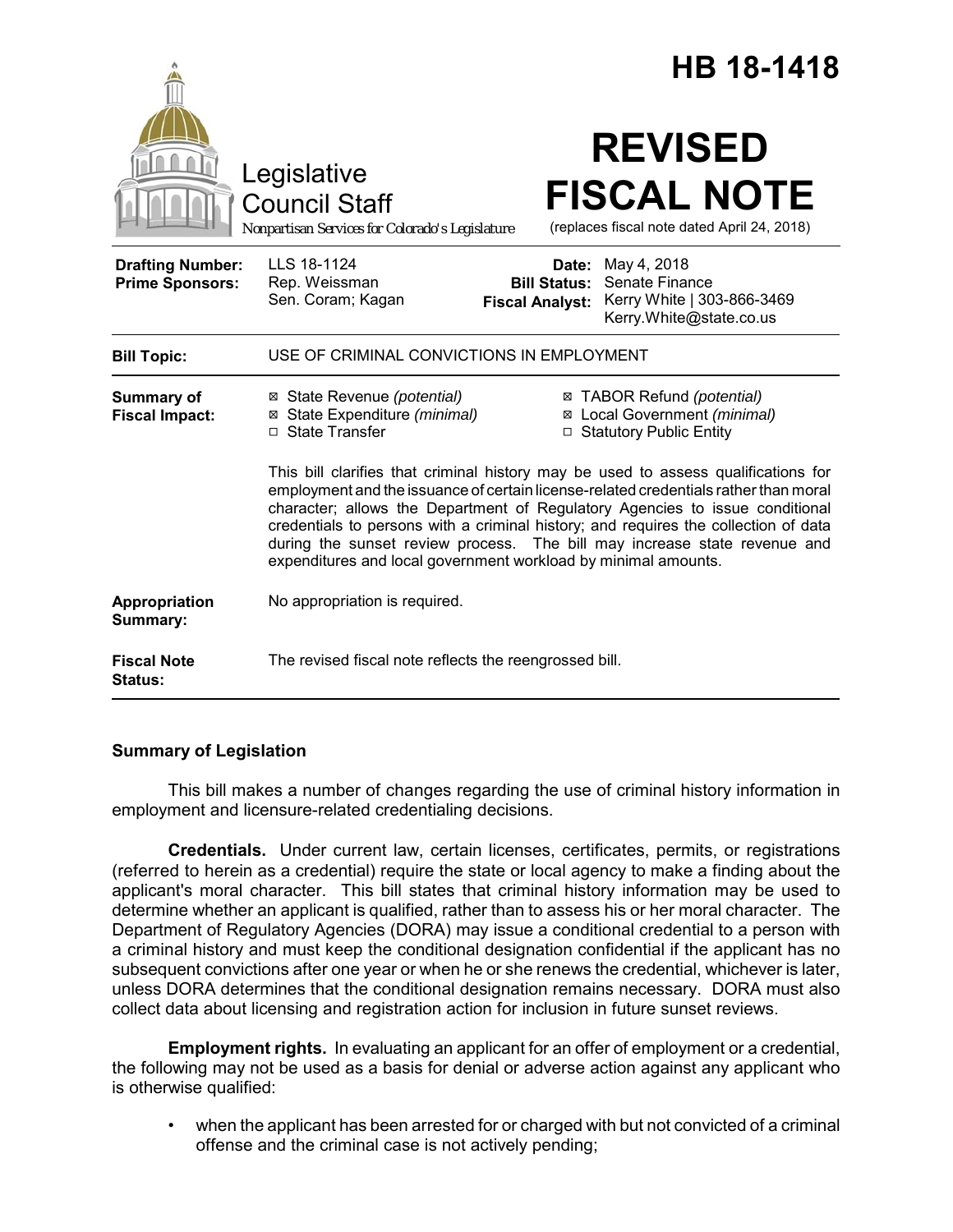May 4, 2018

- when the applicant has been convicted of a criminal offense but pardoned;
- when the applicant has been convicted of a criminal offense but records of the conviction have been sealed or expunged; or
- when a court has issued an order of collateral relief specific to the credential sought by the applicant.

For professions involving direct contact with persons susceptible to abuse or mistreatment, criminal history may be used when making credentialing or employment decisions.

#### **State Revenue**

Beginning in the current FY 2017-18, the bill allows the DORA to issue conditional credentials to individuals with criminal convictions, which may increase state cash fund revenue from credentialing fees. As of this writing, it is unknown how many individuals would apply for conditional credentials and for which occupations. As such, the precise impact to state revenue has not been estimated.

#### **TABOR Refund**

This bill may increase state revenue from credentialing fees, which may increase the amount of money required to be refunded under TABOR for FY 2018-19 and FY 2019-20. A TABOR refund obligation is not expected for the current FY 2017-18. Since the bill may increase the TABOR refund obligation without a corresponding change in General Fund revenue, the amount of money available in the General Fund for the budget may decrease by an identical amount. State revenue subject to TABOR is not estimated for years beyond FY 2019-20.

## **State Expenditures**

Beginning in the current FY 2017-18, this bill increases workload for DORA to conduct outreach and rulemaking; issue any new conditional credentials; and collect data concerning licensing and registration actions for sunset review hearings. These impacts are assumed to be minimal and do not require an increase in appropriations for DORA.

All departments may have an increase in workload to update hiring policies and procedures to comply with the employment practices required by the bill. No change in appropriations is required for any state agency.

## **Local Government**

Similar to the state and beginning in FY 2017-18, to the extent that local governments issue credentials that are affected by the bill, the bill may alter how decisions are made by requiring that criminal history only be used to assess qualifications, rather than character. In so doing, it may cause additional credentials to be issued, which will increase local government revenue and expenditures by an indeterminate amount. Local government employers may also have similar workload to update hiring policies and procedures to reflect the requirements of the bill. These impacts are assumed to be minimal.